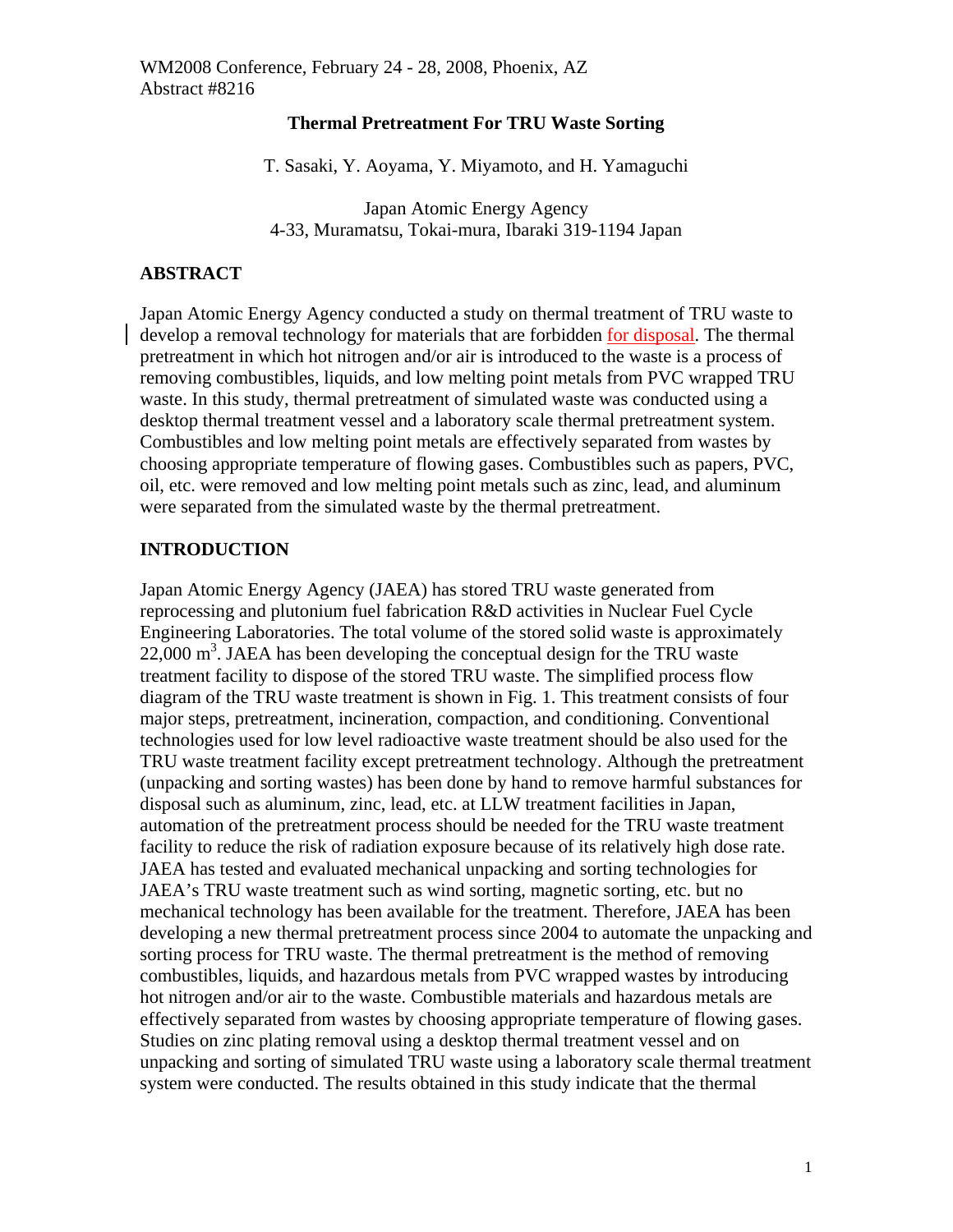WM2008 Conference, February 24 - 28, 2008, Phoenix, AZ Abstract #8216

pretreatment separates combustibles and low melting point hazardous metals from PVC wrapped TRU waste.



**Fig. 1.** Process flow diagram of the TRU waste treatment

# **EXPERIMENTAL**

### **Zinc plating removal**

A desktop thermal treatment vessel was used to study the removal of zinc plating from steel. The vessel was made of stainless steel, 108.3 mm in diameter, and 110 mm deep attached with a gas inlet and a gas outlet.

Test pieces of 1.2 mm thick, 40 mm wide, and 60 mm long zinc plated steel were set in the vessel and were heated up to 650  $\degree$ C with continuous nitrogen flowing 100 ml/h. Residual zinc on the test pieces and in the vessel was dissolved by nitric acid and its concentration was measured using inductively coupled plasma atomic emission spectrometry.

### **Thermal pretreatment of simulated TRU waste**

The waste sample used in this study simulated the waste generated from plutonium fuel fabrication facilities and a reprocessing plant in JAEA. The contents of the simulated TRU waste are shown in Table I. Each item was wrapped with papers and PVC sheets, followed by being packed in a PVC bag and sealed with packing tape.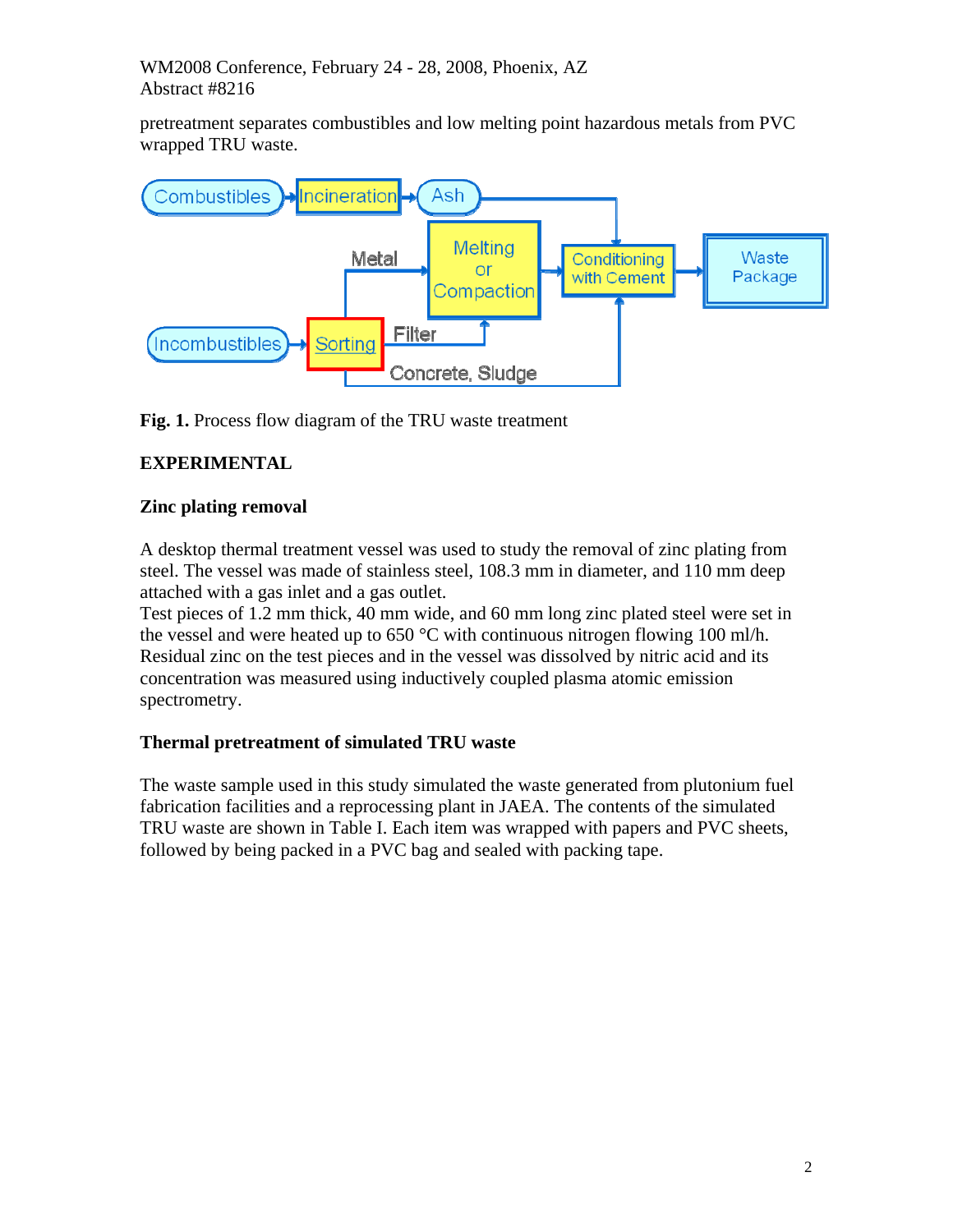| <b>Materials</b>  | <b>Shapes</b>      | Weight    |  |
|-------------------|--------------------|-----------|--|
| Stainless steel   | Plate              | $5.0$ kg  |  |
| Carbon steel      | Plate, Pipe        | $3.5$ kg  |  |
| Aluminum          | Plate              | $0.5$ kg  |  |
| Lead              | Plate              | $0.5$ kg  |  |
| <b>Brass</b>      | Bolt, Nut          | $0.5$ kg  |  |
| Silicone oil      |                    | $0.05$ kg |  |
| Grease            |                    | $0.05$ kg |  |
| Zinc plated steel | Plate              | $0.17$ kg |  |
| Total             | $10.27 \text{ kg}$ |           |  |

### **Table I. Contents of the simulated waste**

Thermal pretreatment study on the simulated TRU waste was conducted using the laboratory scale thermal pretreatment system comprising a hot gas generator, a heating chamber, a burner, and a scrubber. The simulated waste sample set in a rotating cage (300 mm diameter x 500 mm length) in the heating chamber, shown in Fig. 2, were heated by hot nitrogen gas and/or air up to 700 °C. Organic substances such as papers and PVC sheets in the samples were pyrolyzed and gasified in the heating chamber and then oxidized in the burner. The off-gas from the burner was treated in the scrubber to remove acid gases and volatile metals. Melted metals such as lead and aluminum were collected at the bottom of the heating chamber.

In this study, simulated waste was heated at about  $2 \degree C$  /min in nitrogen flow. It took five to six hours to reach treatment temperature. Then the waste was kept at the treatment temperature for one hour in nitrogen gas with 5% oxygen and cooled to room temperature.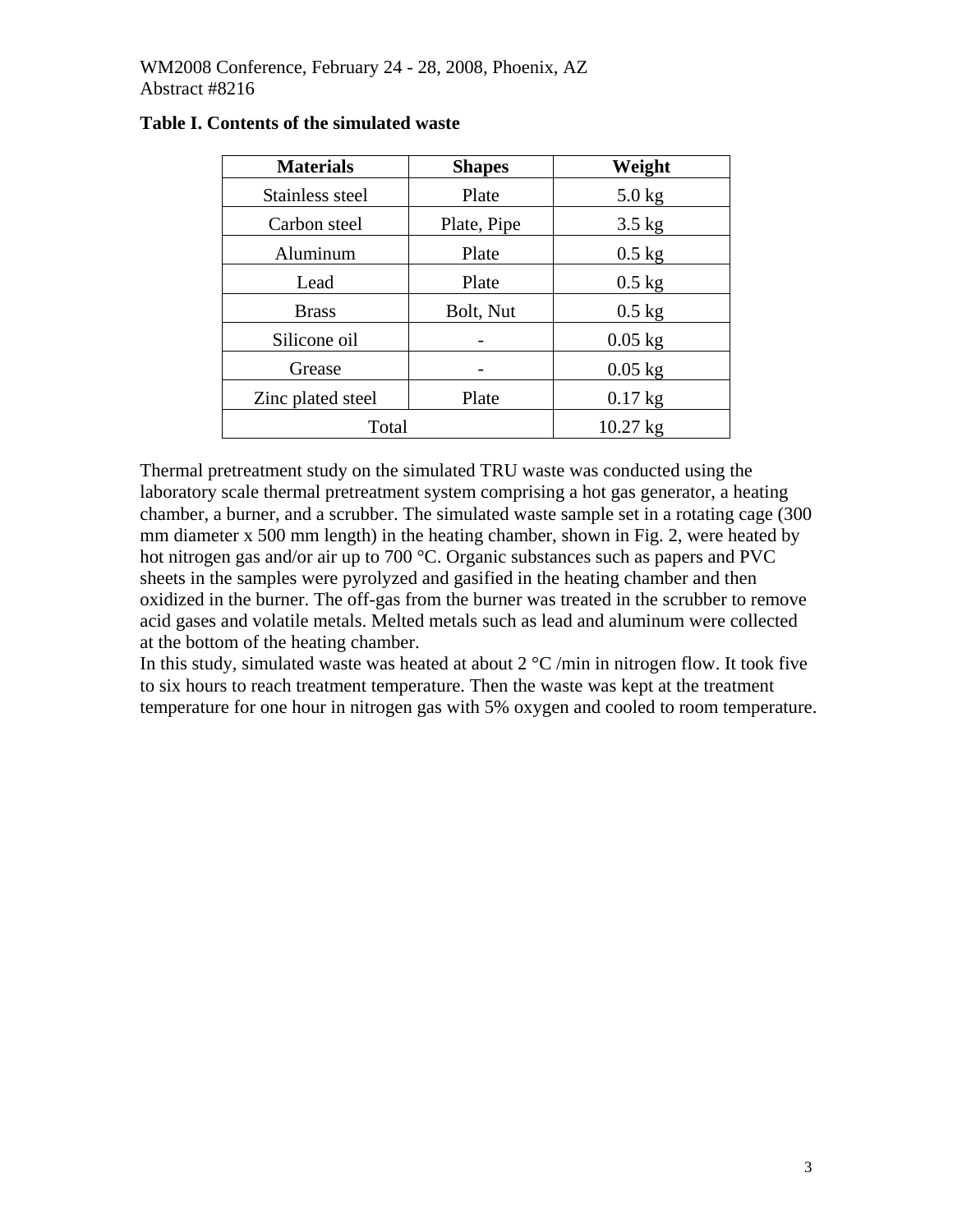

### **Fig. 2. Conceptual figure of the heating chamber for waste unpacking and sorting**

# **RESULTS AND DISCUSSION**

### **Zinc plating removal**

The results of experiments on removing zinc using the desktop thermal treatment vessel are summarized in Table II. Almost all zinc remains on the test pieces at 450°C and 500°C even though the temperatures exceeds the melting point of zinc, 419.5°C. The removal amount of zinc from test pieces is increased with increase in temperature at 550°C and higher. At 650°C, over 90% of zinc is removed from steel surface and about half of it is entrained in off-gas. These results mean that zinc plating should be vaporized to be removed from steel plates and zinc in the off-gas should be trapped to prevent offgas line blockage.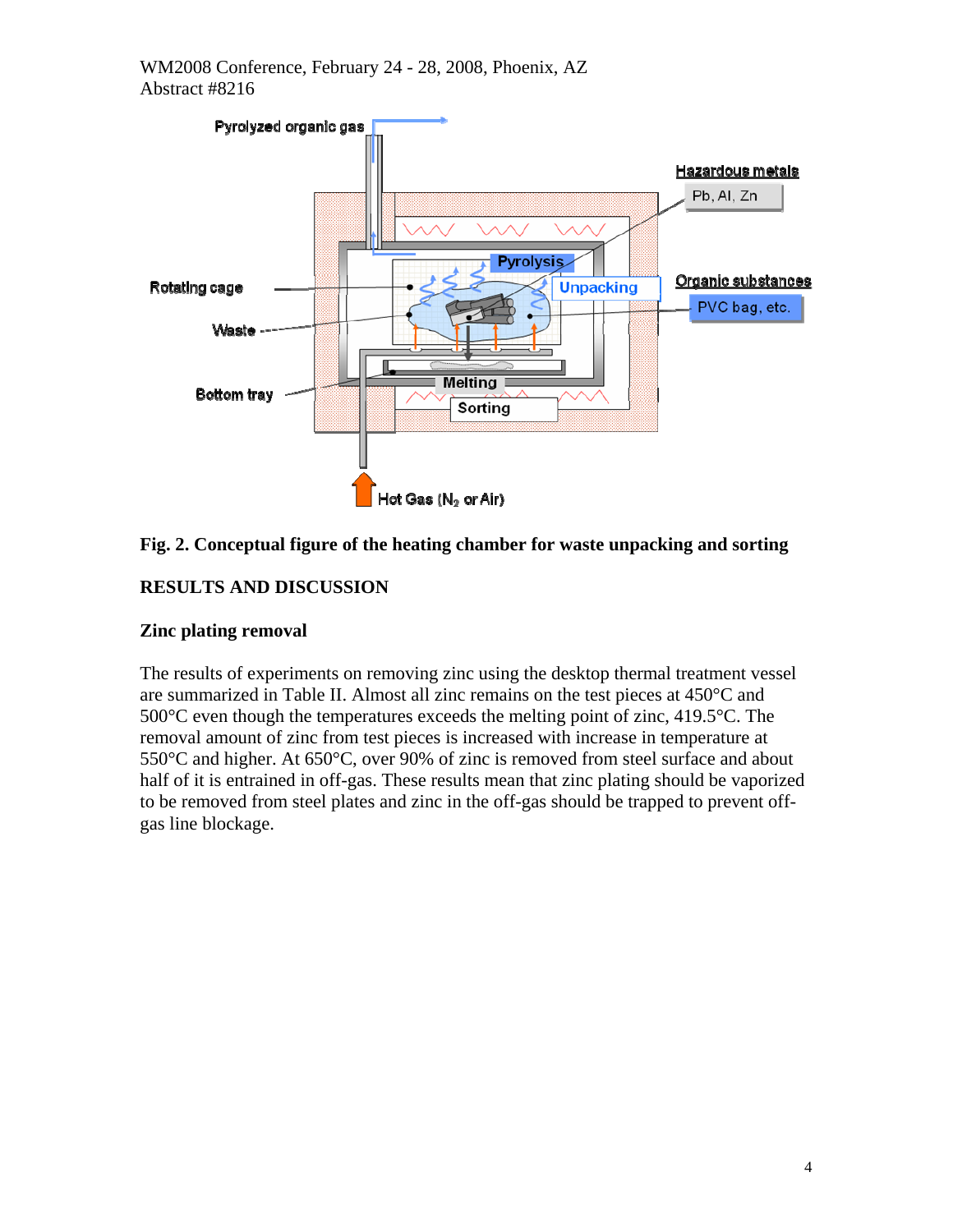|                                 | Time/h | Distribution of zinc/% |                                    |         |  |
|---------------------------------|--------|------------------------|------------------------------------|---------|--|
| Temperature/<br>$\rm ^{\circ}C$ |        | <b>Test pieces</b>     | <b>Thermal</b><br>treatment vessel | Off-gas |  |
|                                 | 0.5    | 99.9                   | 0.0                                | 0.1     |  |
| 450                             | 1.0    | 97.2                   | 2.3                                | 0.5     |  |
|                                 | 2.0    | 99.4                   | 0.4                                | 0.2     |  |
|                                 | 0.5    | 94.3                   | 4.6                                | 1.1     |  |
| 500                             | 1.0    | 89.7                   | 10.6                               | 0.0     |  |
|                                 | 2.0    | 99.9                   | 0.1                                | 0.0     |  |
|                                 | 0.5    | 82.8                   | 12.2                               | 5.0     |  |
| 550                             | 1.0    | 78.8                   | 15.5                               | 5.7     |  |
|                                 | 2.0    | 70.6                   | 22.0                               | 7.4     |  |
| 600                             | 0.5    | 62.0                   | 22.6                               | 15.4    |  |
|                                 | 1.0    | 49.0                   | 25.3                               | 25.7    |  |
|                                 | 2.0    | 33.8                   | 32.6                               | 33.6    |  |
|                                 | 0.5    | 22.4                   | 35.4                               | 42.2    |  |
| 650                             | 1.0    | 6.7                    | 39.1                               | 54.2    |  |
|                                 | 2.0    | 4.4                    | 46.8                               | 48.8    |  |

**Table II. Distribution of zinc after thermal treatment of zinc plated steel** 

### **Thermal pretreatment of simulated TRU waste**

The picture of the simulated waste which was treated at 650 °C is shown in Fig. 3. Most PVC, packing tape, and paper was vaporized and a small portion was converted to char. Silicone oil and grease were removed. Unpacking and eliminating organic material processes were successfully conducted by the thermal pretreatment. X-ray fluorescence semi-quantitative analysis of the char collected in the rotating cage and the bottom tray indicated that the main elemental components of the char beside carbon are chlorine, calcium, and lead.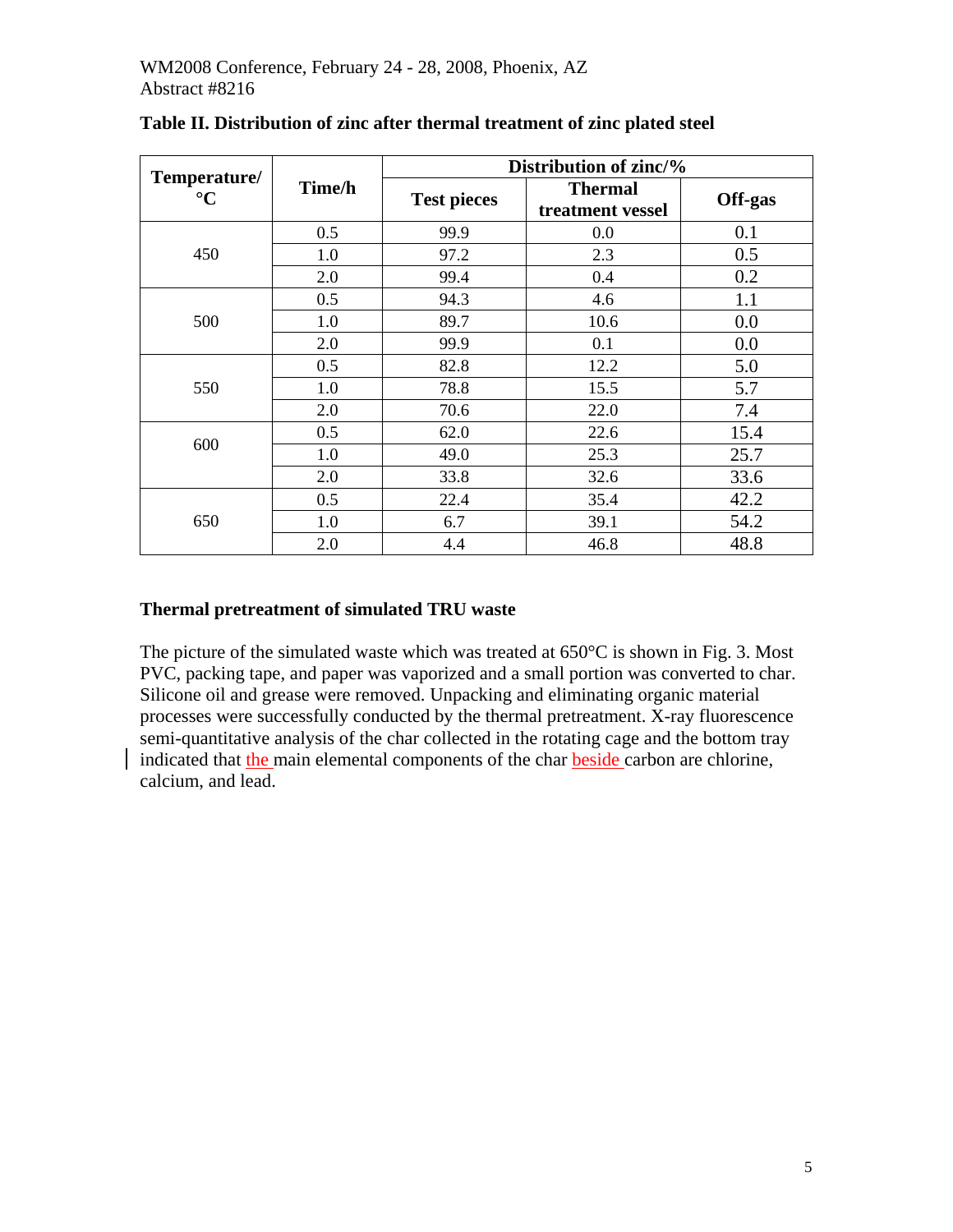

**Fig. 3. Unmelted pipes and plates collected in the rotating cage** 

Table III shows the distribution of low melting point metals after the thermal treatment. Over 70% of lead is melted and accumulated in the bottom tray but about 10% of it remains in the rotating cage. The remaining lead in the cage has stuck to the char. Thus the char should be removed from the cage to separate all lead from the waste. Only 30% of the aluminum is collected at the bottom tray at  $700^{\circ}$ C even though the temperature is higher than the melting point of aluminum, 660°C. This low collecting rate could be due to the inhomogeneous temperature distribution in the cage. Gas circulation in the cage or higher temperature treatment  $(>700^{\circ}C)$  is required to increase the collection rate of aluminum. The collection rate of zinc in the scrubber at 500°C is higher than that conducted in the desktop thermal treatment vessel. It is probable that the reaction between zinc and chlorine produced by the pyrolysis of PVC increased the vaporization of zinc because the boiling point and melting point of the reaction product zinc chloride, 293°C and 732°C respectively, are lower than these of zinc.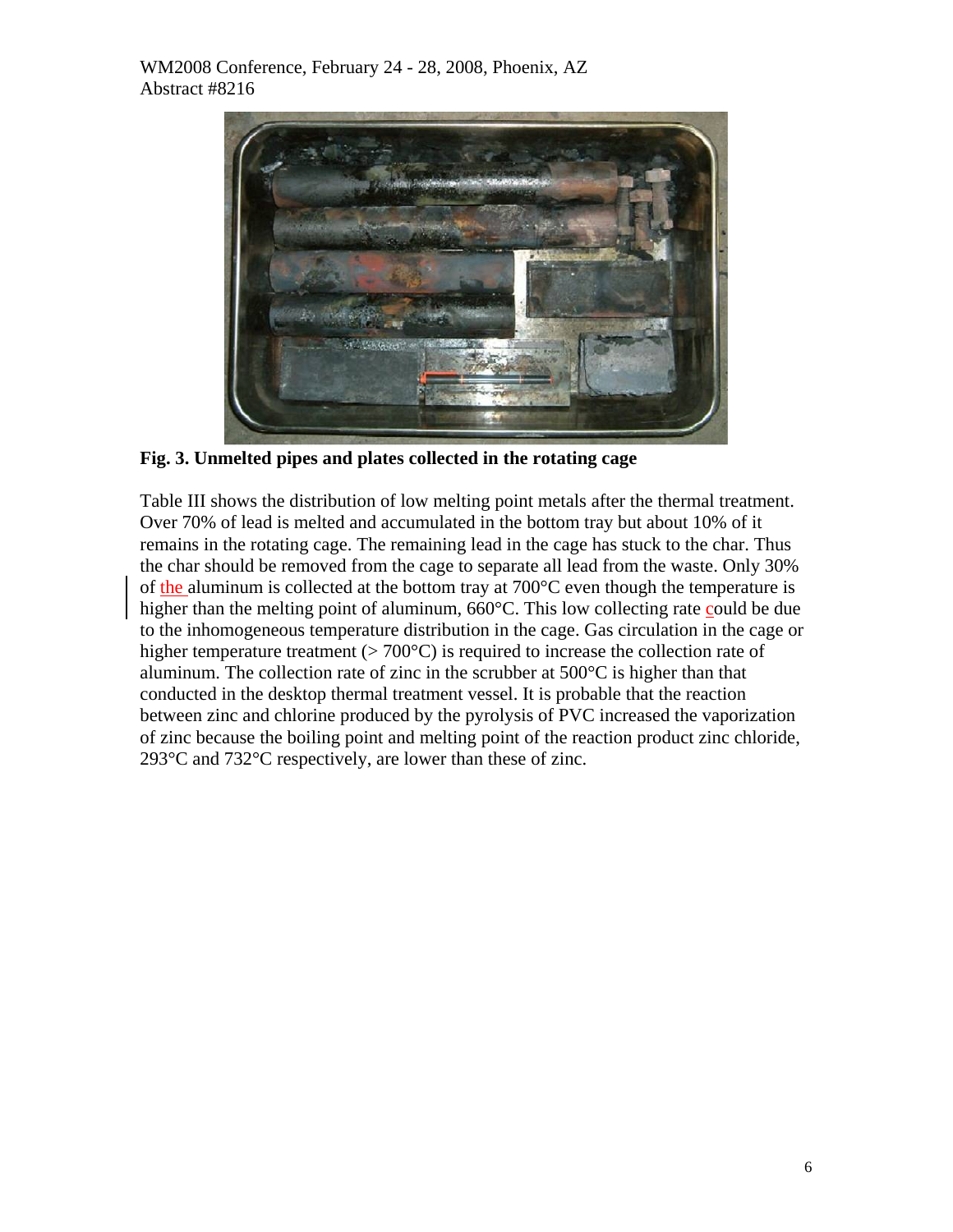### WM2008 Conference, February 24 - 28, 2008, Phoenix, AZ Abstract #8216

| Material |                            | Distribution/% |             |          |                       |       |
|----------|----------------------------|----------------|-------------|----------|-----------------------|-------|
|          | Temperature/ ${}^{\circ}C$ | Cage           | <b>Tray</b> | Scrubber | <b>HEPA</b><br>Filter | Total |
| Pb       | 500                        | $*1$<br>11.0   | 73.1        | 2.7      | 0.0                   | 86.8  |
|          | 600                        | $*1$<br>24.3   | 76.0        | 3.3      | 0.0                   | 103.6 |
|          | 700                        | $*1$<br>6.7    | 93.2        | 5.0      | 0.0                   | 104.9 |
| Al       | 500                        | 100.4          | 0.0         | 0.0      | 0.0                   | 100.4 |
|          | 600                        | 75.6           | 38.8        | 0.0      | 0.0                   | 114.5 |
|          | 700                        | 70.0           | 30.3        | 0.1      | 0.0                   | 100.4 |
| Zn       | 500                        | $*2$<br>100.0  | 0.0         | 1.8      | 0.0                   | 101.8 |
|          | 600                        | $*2$<br>100.4  | 0.0         | 2.2      | 0.0                   | 102.6 |
|          | 700                        | $*2$<br>100.0  | 0.0         | 2.0      | 0.0                   | 102.0 |

# **Table III. Distribution of low melting point metals**

\*1: Sticking to carbon residue

\*2: Brass

The picture of melted lead and aluminum collected in the bottom tray is shown in Fig. 4. Aluminum and lead were melted together and were difficult to separate. Lead must be separated from the melt and stabilized for disposal. A two step heating would be necessary to avoid this problem. The first step is keeping waste at 500°C to melt lead and the next step is heating waste to higher than 700°C to separate the aluminum.